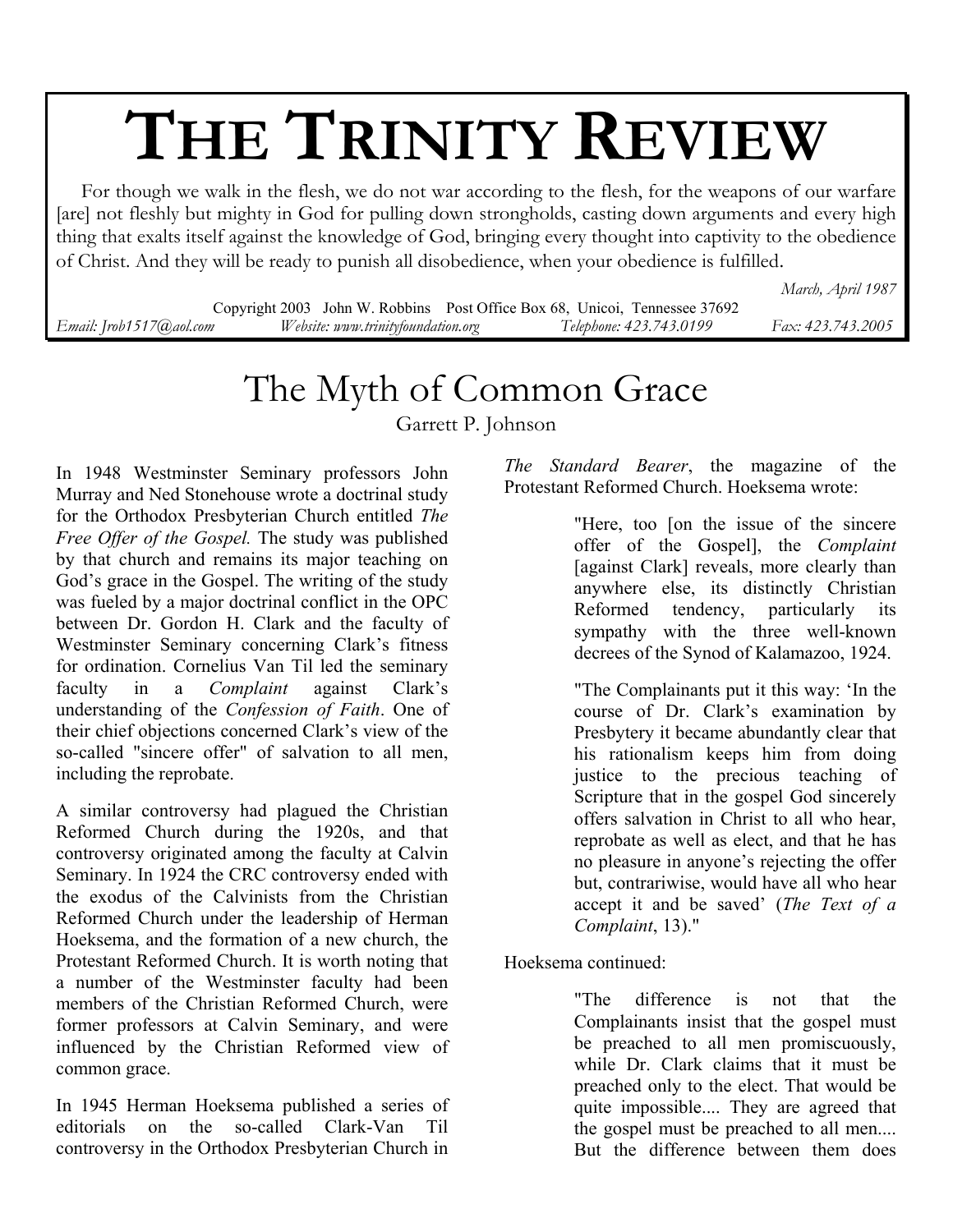concern *the contents* of the gospel that must be preached promiscuously to all men…. It is really not a question *to whom* one must preach, or *how* he must preach, but *what* he must preach…. According to the Complainants the preacher is called to proclaim to all his hearers *that God sincerely seeks the salvation of them all....*  According to Dr. Clark, however, the preacher proclaims to all his hearers promiscuously *that God sincerely seeks the salvation of all the elect....* 

"[The Complainants] say that in the preaching of the gospel God sincerely offers salvation in Christ to the reprobate, that He would have them, the reprobate, accept the gospel, and that He would have them be saved. 'God our Saviour will have all the reprobate to be saved and come unto the knowledge of the truth' (*The Text of a Complaint,* 13, 14). And it is with the doctrine of universal salvation in mind that they write: 'The supreme importance for evangelism of maintaining the Reformed doctrine of the gospel as a universal and sincere offer is self-evident' (*The Text of a Complaint*, 14)…. Now, you might object, as also Dr. Clark does, that this involves a direct contradiction: God sincerely seeks the salvation of those whom He has from eternity determined not to save. Or: God would have that sinner live whom he does not quicken. Or: God would have the sinner, whom he does not give the faith, to accept the gospel.... You might object that this is not rational. But this objection would be of no avail to persuade the Complainants of their error. They admit that this is irrational. But they do not want to be rational on this point. In fact, if you should insist on being rational in this respect, they would call you a 'rationalist', and at once proceed to seek your expulsion from the church as a dangerous heretic. The whole *Complaint* against Dr. Clark is really concentrated in and based on this one alleged error of his that he claims that the Word of God and the Christian faith

are not irrational.... To accuse the Complainants of irrationalism is, therefore, of no avail as far as they are concerned. They openly admit, they are even boasting of, their irrational position. To be irrational is, according to them, the glory of a humble, Christian faith." $\frac{1}{1}$ 

What Hoeksema justly condemned as irrational was the Complainants' bold assertion that the Scriptures contain apparent but irreconcilable contradictions. The Complainants wrote: " ... the Reformed doctrine of the gospel as a universal and sincere offer of salvation is self-evident. Again, we are confronted by a situation that is inadequately described as amazing. Once more there is a problem which has left the greatest theologians of history baffled.... But Dr. Clark asserts unblushingly that for his thinking the difficulty is non-existent.... Dr. Clark has fallen under the spell of rationalism. Rather than subject his reason to the divine Word he insists on logically harmonizing with each other two evident but seemingly contradictory teachings of that Word.... Dr. Clark's rationalism has resulted in his obscuring ... a truth which constitutes one of the most glorious aspects of the gospel of the grace of God." $^2$ 

In *The Free Offer of the Gospel* (hereafter *FOG*), authors Murray and Stonehouse assert:

> "God himself expresses an ardent desire for the fulfillment of certain things which he has not decreed in his inscrutable counsel to come to pass. This means that there is a will to the realization of what he has not decretively willed, a pleasure towards that which he has not been pleased to decree. This is indeed mysterious...."<sup>3</sup>

<span id="page-1-0"></span> <sup>1</sup> *The Standard Bearer,* June 1, 1945, 384-386. These editorials have been reprinted and are available from The Trinity Foundation in the book *The Clark-Van Til*

<span id="page-1-1"></span>*Controversy.*<br><sup>2</sup> *Text of a Complaint, Minutes of the Twelfth General*<br>*Assembly of the Orthodox Presbyterian Church, 29.* 

<span id="page-1-2"></span><sup>&</sup>lt;sup>3</sup> The Free Offer of the Gospel, no city, no publisher, no date, 26.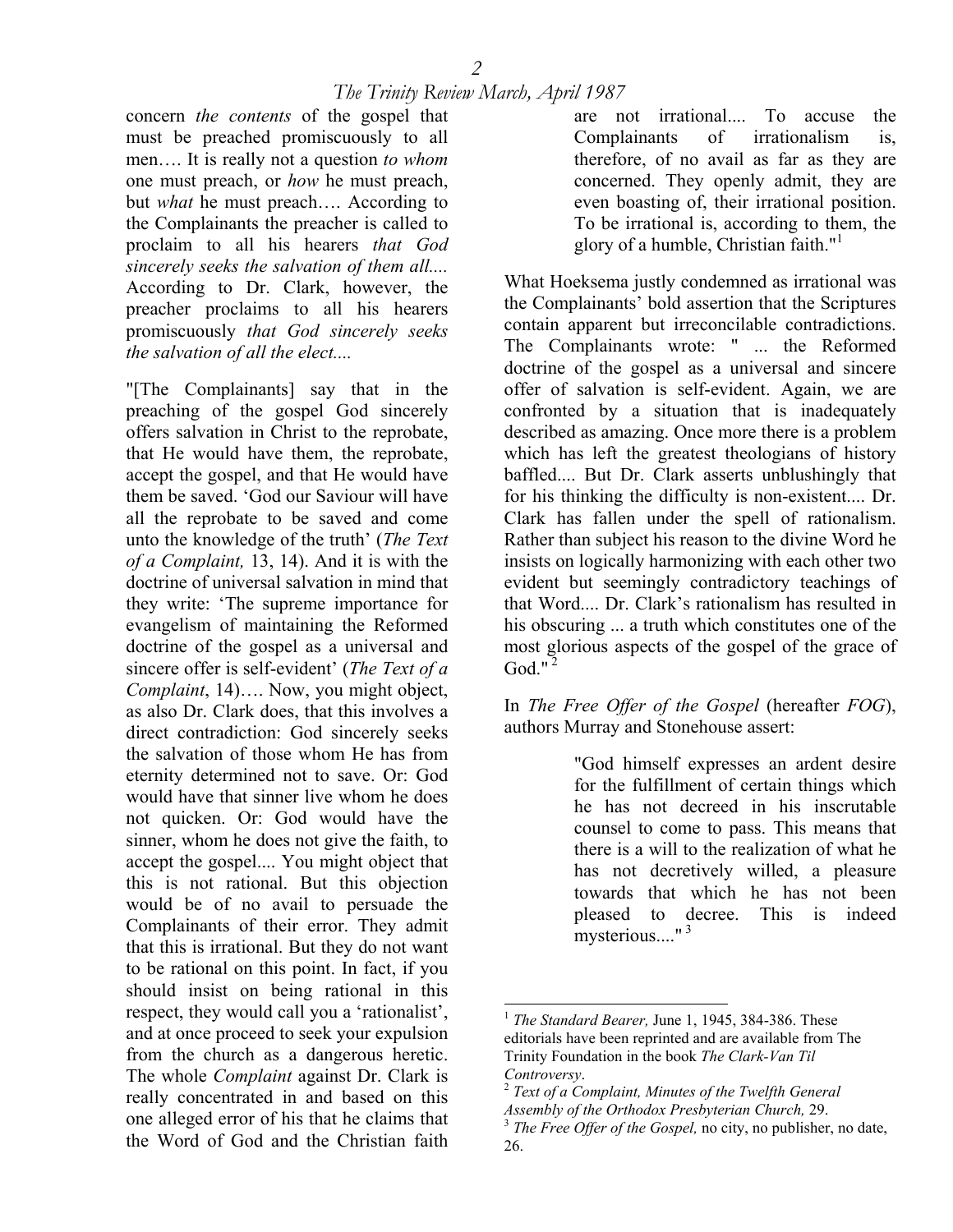Had *FOG* been published in England in the 1640s, Murray and Stonehouse would have been applauded by the Remonstrants and attacked by the great English Puritan John Owen, who wrote,

> "They [the Remonstrants] affirm that God is said properly to expect and desire divers things which yet never come to pass. 'We grant,' saith Corvinus, 'that there are desires in God that never are fulfilled,' Now, surely, to desire what one is sure will never come to pass is not an act regulated by wisdom or counsel; and, therefore, they must grant that before he did not know but perhaps so it might be. 'God wisheth and desireth some good things, which yet come not to pass,' say they, in their Confession; whence one of these two things must need follow, either, first, that there is a great deal of imperfection in his nature, to desire and expect what he knows shall never come to pass; or else he did not know but it might, which overthrows his prescience."<sup>4</sup>

Owen's argument, of course, does not even consider that there might be contradictions in God's mind. That "advance" in theology had to await the twentieth century, the neo-orthodox theologians, and their unwitting disciples at Westminster Seminary. If Owen had made his reply to the Complainants in 1944 or to Murray and Stonehouse in1948, he would have been condemned as a "rationalist" and drummed out of the Orthodox Presbyterian Church. Between the seventeenth century and the twentieth, the theologians' attitude toward logic had changed considerably. It is the modern view of logic that Murray and Stonehouse accept.

## *Logic and Scripture*

Christ and the apostles frequently used logical arguments, sometimes almost formal in arrangement, to silence the Scribes and Pharisees. In *Luke* 20:1-8 the chief priests, scribes, and elders

accosted Christ and asked him, "Tell us, by what authority are you doing these things? Or who is he who gave you this authority?" Christ's response was to pose a simple dilemma: "I will also ask you one thing, and answer me: The baptism of John—was it from Heaven or was it from men?" Impaled on the horns of the dilemma, the priests, scribes, and elders sought to escape by professing ignorance. Of course, in professing ignorance, they left themselves open to another objection, the same one that Christ made to Nicodemus: "Are you the teacher of Israel and do not know these things?" But Christ did not let the matter end there; he went on to answer their question, though they did not like his answer. In verses 9-19 he tells a parable and then tells them the meaning of *Psalm* 118:22. Immediately they sought to kill him, but did not do so because they feared the people.

In *Luke* 20:27-40, Christ destroys the Sadducees by deducing the resurrection from the name of God: "Now even Moses showed in the burning bush passage that the dead are raised, when he called the Lord 'the God of Abraham, the God of Isaac, and the God of Jacob.' For he is not the God of the dead but of the living, for all live to him." In the parallel passage in *Mark* 12, Christ says—and all who would limit the role of logic in understanding and explaining Scripture should note it well—"Are you not therefore mistaken, because you do not know the Scriptures nor the power of God? ... You therefore are greatly mistaken." Christ reprimanded the Sadducees for failing to draw the inescapable logical conclusion from the Old Testament premises: All those of whom God is God are living, not dead; God is God of Abraham, Isaac, and Jacob; therefore Abraham, Isaac, and Jacob are living.

Likewise, the epistles of Paul are packed with logical arguments defending the faith. In *Galatians*  3:16, Paul deduces from the singular word *seed* the fulfillment of the Abrahamic covenant in Christ. This in turn has further implications found in verses 26-29: the spiritual identity of Old and New Testament believers.

In *Romans* 4, Paul denies that Abraham was justified by works and argues that justification is by faith alone, a conclusion he draws from *Genesis*

<span id="page-2-0"></span> $\overline{a}$ <sup>4</sup> *The Works of John Owen*, volume 10. The Banner of Truth Trust, 1967, 25.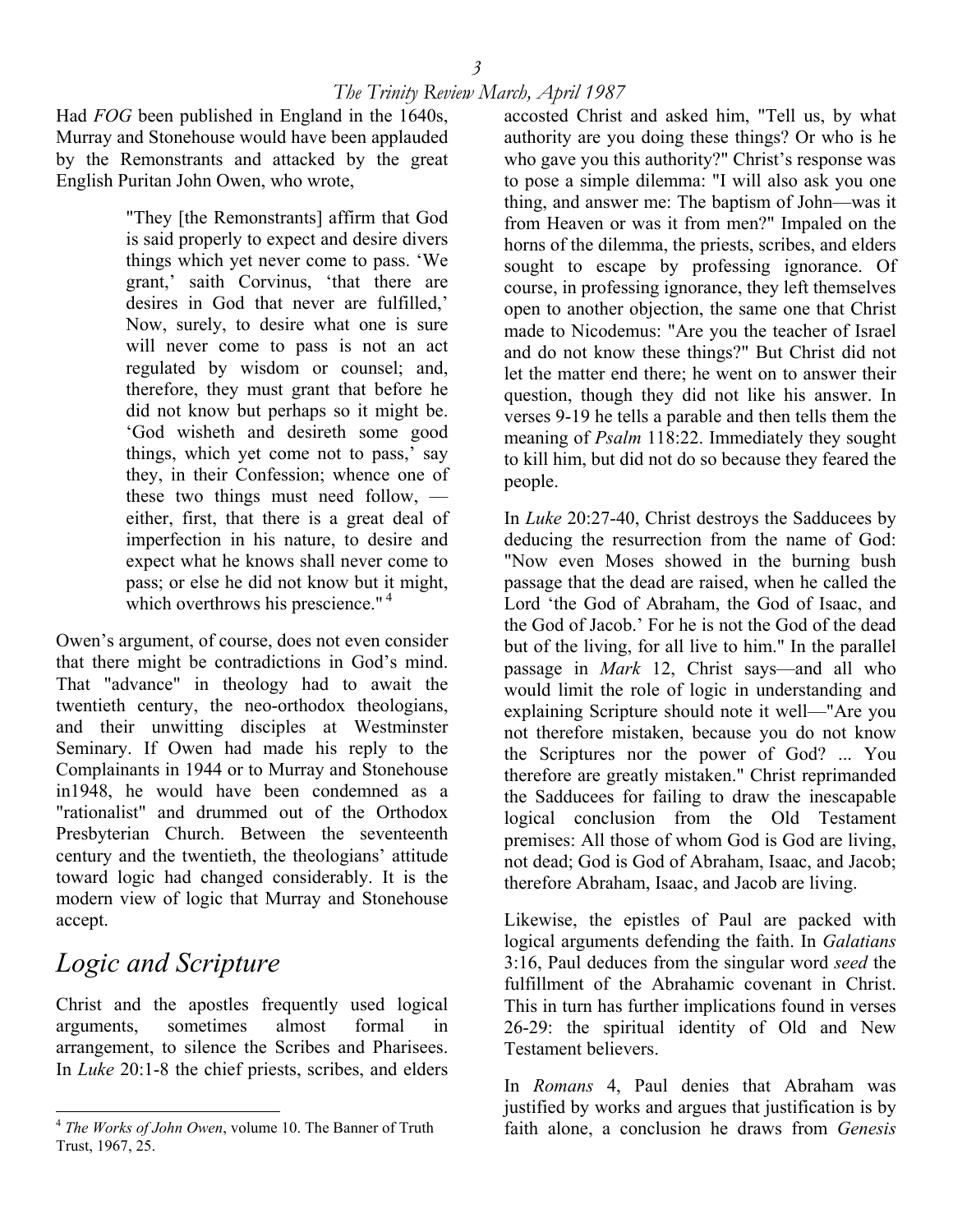15:6 and *Psalm* 32:1, 2. In *Romans* 9:6-13 Paul deduces God's eternal love for the elect and hatred for the reprobate from *Genesis* 21:12; 18:1,14; 25:23; and *Malachi* 1:2, 3. Thus when seminary professors attack logic, they betray their ignorance of Scripture or their unbelief of the Word of God.

In 1944 the leading Complainant against Clark's use of logic was Dr. Cornelius Van Til. To this day, Dr. Van Til remains a leading proponent of the doctrine that Scripture contains irreconcilable paradoxes. He asserts:

> "There are those who have denied common grace. They have argued that God *cannot* have any attitude of favor ... to such as are the 'vessels of wrath.' But to reason thus is to make logic rule over Scripture. Against both Hoeksema and Schilder, I have contended that we must think more concretely and analogically than they did.... All the truths of the Christian religion have of necessity the appearance of being contradictory.... We do not fear to accept that which has the appearance of being contradictory.... In the case of common grace, as in the case of every other biblical doctrine, we should seek to take all the factors of Scripture teaching and bind them together into systematic relations with one another as far as we can. But we do not expect to have a logically deducible relationship between one doctrine and another. We expect to have only an *analogical* system." [5](#page-3-0)

One should immediately recognize Van Til's rejection of the *Westminster Confession's* claim to be a logically deducible system of truth: "The whole counsel of God ...is either expressly set down in Scripture or by good and necessary consequence may be deduced from Scripture." The great Princeton theologian, Benjamin Warfield, clarified the attitude of the Westminster divines toward

Scripture and logic in his book, *The Westminster Assembly and Its Work:* 

> "It must be observed, however, that the teachings and prescriptions of Scripture are not confined by the *Confession* to what is 'expressly set down in Scripture.' Men are required to believe and to obey not only what is 'expressly set down in Scripture,' but also what 'by good and necessary consequence may be deduced from Scripture.' This is the strenuous and universal contention of the Reformed theology against Socinians and Arminians, who desired to confine the authority of Scripture to its literal asseverations; and it involves a characteristic honoring of reason as the instrument for the ascertainment of truth. We must depend on our human faculties to ascertain what Scripture *says*; we cannot suddenly abnegate them and refuse their guidance in determining what Scripture *means*. This is not, of course, to make reason the ground of the authority of inferred doctrines and duties. Reason is the instrument of discovery of all doctrines and duties, whether 'expressly set down in Scripture' or 'by good and necessary consequence deduced from Scripture': but their authority, when once discovered, is derived from God, who reveals and prescribes them in Scripture, either by literal assertion or by necessary implication.... It is the Reformed contention, reflected here by the *Confession*, that the sense of Scripture is Scripture, and that men are bound by its whole sense in all its implications. The reemergence in recent controversies of the plea that the authority of Scripture is to be confined to its expressed declarations, and that human logic is not to be trusted in divine things, is, therefore, a direct denial of a fundamental position of Reformed theology, explicitly affirmed in the *Confession*, as well as an abnegation of fundamental reason, which would not only render thinking in a system impossible, but

<span id="page-3-0"></span> <sup>5</sup> Cornelius Van Til, *Common Grace and the Gospel,*

Presbyterian and Reformed Publishing Company, 1973, 165- 166.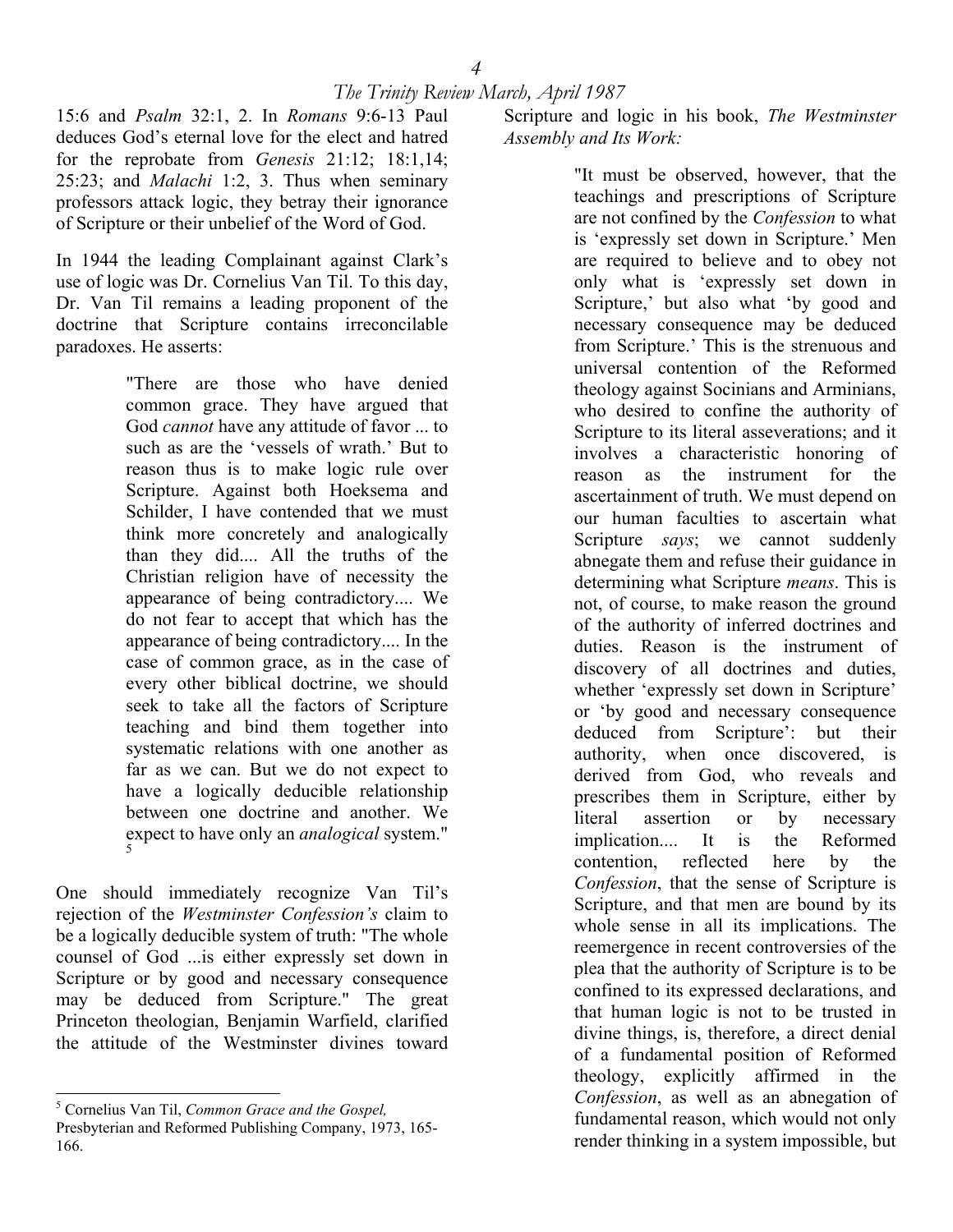would discredit at a stroke many of the fundamentals of the faith, such e.g. as the doctrine of the Trinity, and would logically involve the denial of the authority of all doctrine whatsoever, since no single doctrine of whatever simplicity can be ascertained from Scripture except by the use of the processes of the understanding.... [T]he recent plea against the use of human logic in determining doctrine has been most sharply put forward in order to justify the rejection of a doctrine which is explicitly taught, and that repeatedly, in the very letter of Scripture; if the plea is valid at all, it destroys at once our confidence in all doctrines, no one of which is ascertained or formulated without the aid of human  $\log$ ic." $\frac{6}{1}$ 

In contrast to this Scriptural view, Van Til denies the possibility of a deductive system and asserts that the "analogical truths" we have all appear to be contradictory. Apart from this unscriptural denial of the role of logic and the perspicuity of Scripture, one must ask the question: What is the meaning of a "system" of non- deducible paradoxes?

Although Westminster Seminary's apologetics professor John Frame endorses Van Tilianism, he presents an excellent analysis of Van Til's proposal: ... the necessity of formulating doctrines in 'apparently contradictory' ways certainly increases the difficulty of developing a 'system of doctrine,' especially a system such as Van Til himself advocates.... How may it be shown that one doctrine 'requires' another, when our paradoxical formulations fail even to show how the two are compatible? His stress on apparent contradiction, though it does not render Christianity irrational or illogical, does seem at least to make very difficult if not impossible the task of the systematic theologian."<sup>7</sup>

Mr. Frame should understand that Van Til's views *do* make Christianity irrational and illogical. They are incompatible with systematic theology. More fundamentally, Van Tilianism, in the words of Warfield, "logically involves the denial of the authority of all doctrine whatsoever." To accept Van Tilianism is to reject, implicitly, the whole of Christianity. The two are not logically compatible. Therefore, we conclude that the Complainants' charge of "rationalism" against Clark was founded upon an unscriptural and anti-Confessional rejection of logic and constitutes an inexcusable attack upon one of the central teachings of the Reformation: Scripture interprets Scripture.

## *Some Great Theologians*

During the Clark-Van Til controversy in the OPC, the Complainants alleged that there are other mysterious paradoxes in the Bible besides common grace and reprobation. They sought to discredit Clark by claiming that these paradoxes had left the greatest theologians of history baffled. They quoted from Berkhof, Calvin, Vos, A. A. Hodge, and Abraham Kuyper to support their position; but their quotations do not support their position. The reader is encouraged to study Hoeksema's discussion of these quotations published in *The Standard Bearer*  [now in the book, *The Clark-Van Til Controversy].*

One must keep in mind that Clark was accused of rationalism not because of the particular solutions he offered for the alleged paradoxes, or at least not primarily for that reason, but because he attempted to find solutions. It was indeed amazing that a group of theologians would actually accuse a brother theologian of heresy because he tried to solve theological problems. Hoeksema's comments are pertinent:

> "No theologian has ever proceeded from the assumption of the Complainants. Dogmatics is a system of truth elicited from Scripture. And exegesis always applied the rule of the *regula Scripturae,* which means that throughout the Bible there runs a consistent line of thought, in the light of which the darker and more

<span id="page-4-0"></span> <sup>6</sup> Benjamin B. Warfield, *The Westminster Assembly and Its Work*, Mack Publishing Company, 1972, 226-227.

<span id="page-4-1"></span> $\frac{1}{2}$  John Frame, "The Problem of Theological Paradox," in *Foundations of Christian Scholarship,* Gary North, ed. Ross House Books, 1976, 310.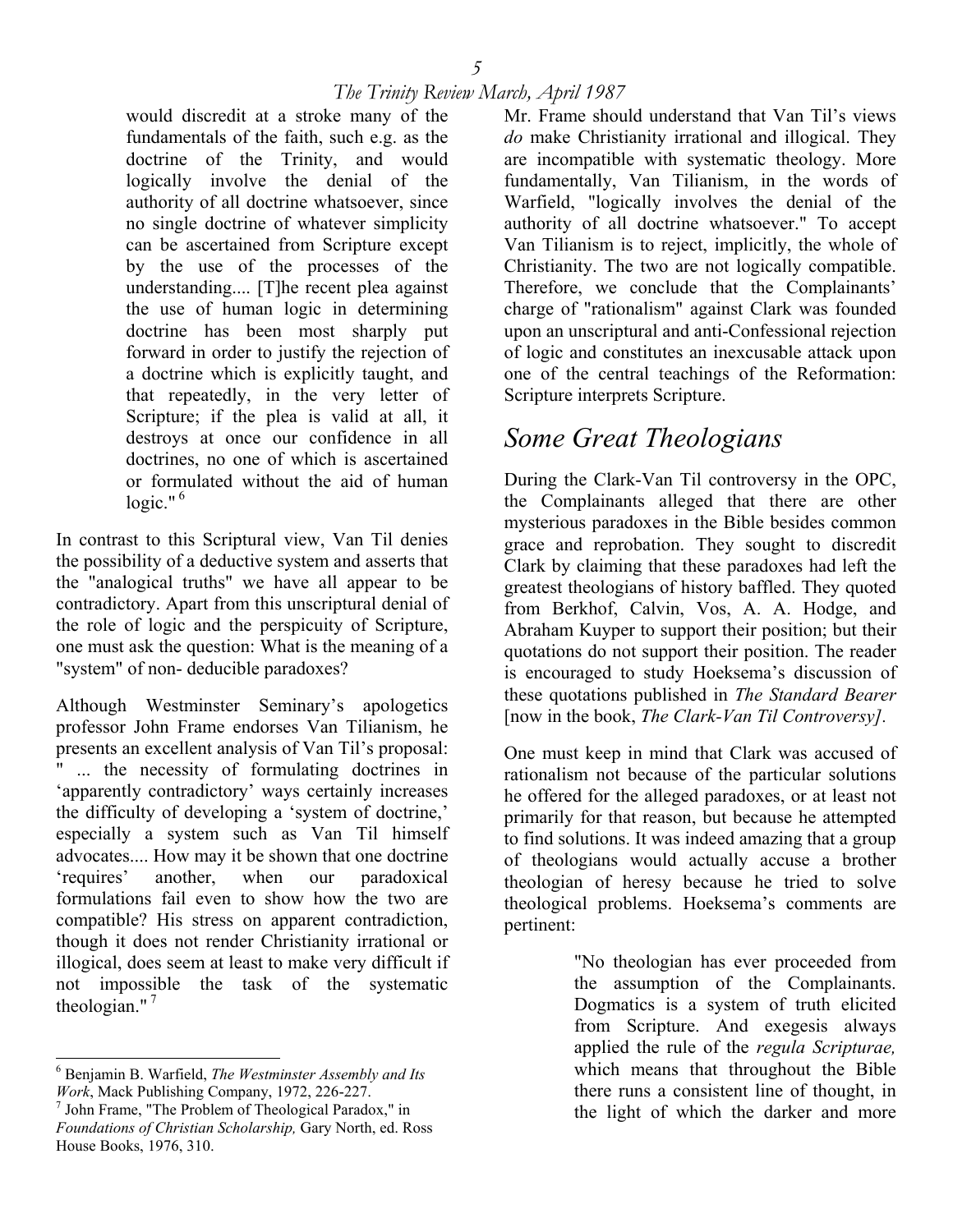difficult passages must be interpreted. The Complainants virtually deny this...."<sup>8</sup>

John Owen's comments quoted previously revealed the Complainants' leanings toward Remonstrant doctrine. But both the Christian Reformed and the Orthodox Presbyterian doctrines of common grace are more specifically similar to the seventeenthcentury heresies of the School of Saumur, France, under Cameron and his pupils, Amyraldus and Testardus. A. A. Hodge described these "novelties":

> "Their own system was generally styled Universalismus Hypotheticus, an hypothetic or conditional universalism. They taught that there were two wills or purposes in God in respect to man's salvation. The one will is a purpose to provide, at the cost of the sacrifice of his own Son, salvation for each and every human being without exception if they believe—a condition foreknown to be universally and certainly impossible. The other will is an absolute purpose, depending only upon his own sovereign good pleasure, to secure the certain salvation of a definite number....

> "This view represents God as loving the non-elect sufficiently to give them his Son to die for them, but not loving them enough to give them faith and repentance.... It represents God as willing at the same time that all men be saved and that only the elect be saved. It denies, in opposition to the Arminian, that any of God's decrees are conditioned upon the self-determined will of the creature, and yet puts into the mouths of confessed Calvinists the very catch-words of the Arminian system, such as universal grace, the conditional will of God, universal redemption, etc.

"The language of Amyraldus, the 'Marrow Men', Baxter, Wardlaw, Richards, and Brown is now used to cover much more serious departures from the truth. All

really consistent Calvinists ought to have learned by now [1867] that the original position of the great writers and confessions of the Reformed Churches have only been confused, and neither improved, strengthened nor illustrated, by all the talk with which the Church has ... been distracted as to the 'double will' of God, or the 'double reference' of the Atonement. If men will be consistent in their adherence to these 'Novelties', they must become Arminians. If they would hold consistently to the essential principles of Calvinism, they must discard the 'Novelties'." [9](#page-5-1) 

Both the Complainants and the Amyraldians assert a "double will" in God, and Hodge's warning is just as relevant today as it was over a hundred years ago.

Proponents of common or universal grace have appealed to the Dutch Reformed theologian, Abraham Kuyper, as a proponent of their view. The Protestant Reformed historian and theologian, David Engelsma, corrects this error:

> "It is widely assumed that the well-meant gospel offer, or free offer, has strong backing in the Dutch Reformed theologian, Abraham Kuyper.... This assumption is false.... [I]t is not true that Kuyper held the doctrine of the wellmeant offer—not even in *De Gemeene Gratie;* on the contrary, he was an avowed foe of the theology of the offer.... Kuyper's common grace had nothing to do with this universal grace. The common grace of Kuyper was merely a favor of God that gives the world 'the temporal blessings' of rain, sunshine, health, and riches, and that restrains corruption in the world so that the world can produce good culture. It was not a grace that aimed at the salvation of the reprobate, a grace that was expressed in a well-meaning offer of

<span id="page-5-1"></span> 9 Archibald A. Hodge, *The Atonement..* Evangelical Press, 1974,375-378.

<span id="page-5-0"></span> $\overline{\phantom{a}}$ 8 Herman Hoeksema, *The Clark-Van Til Controversy.*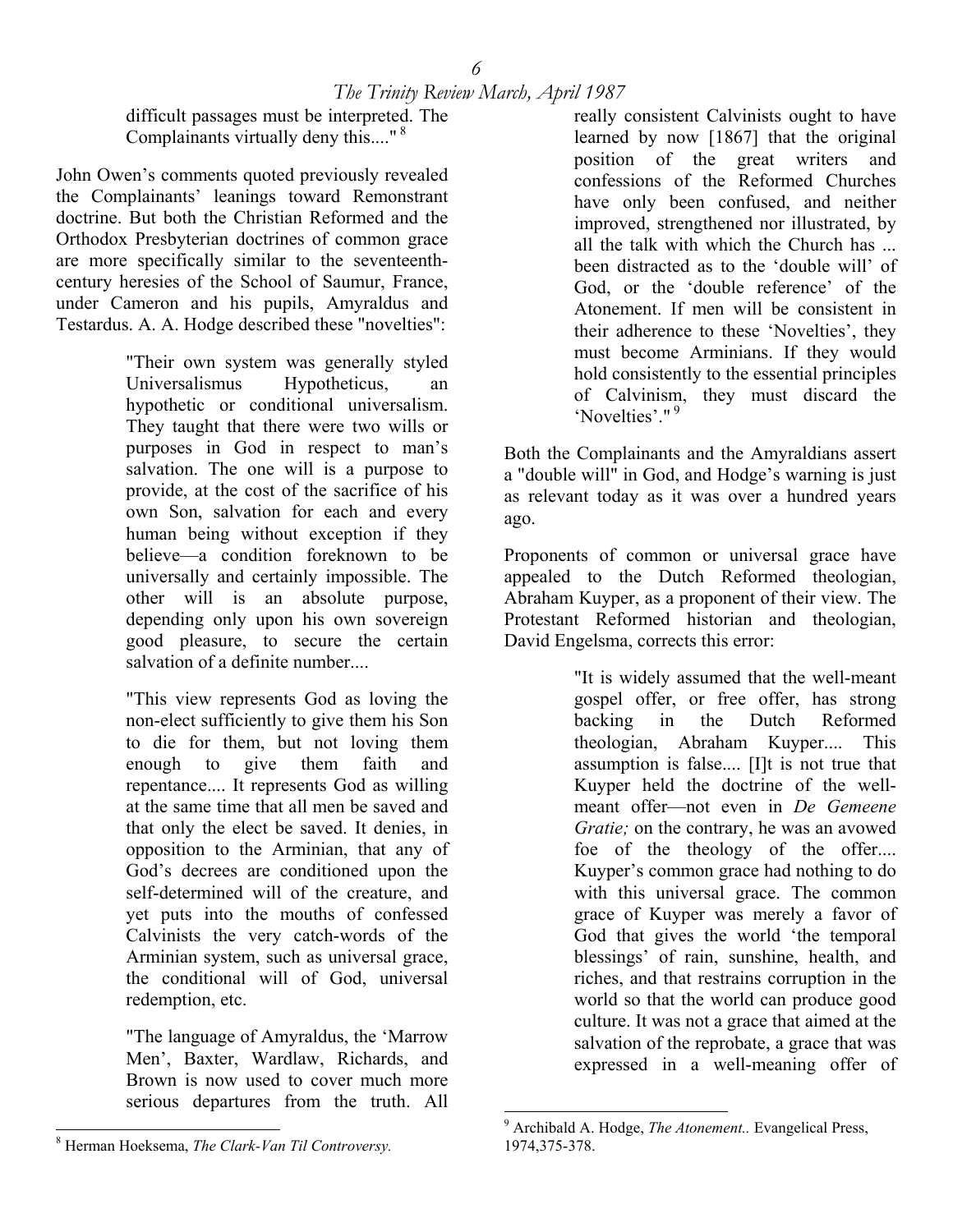Christ, or a grace that was grounded in a universal atonement....

"Kuyper feared—prophetically, as history shows! —that misuse would be made of [his] doctrine of common grace, 'as if *saving* grace were meant by it', with the result that 'the firm foundation that grace [*genade*] is particular would again be dislodged'....

"An outstanding and very clear instance of the fatal development of common grace into universal, saving grace is the first point of the doctrine of common grace adopted by the Christian Reformed Church in 1924

"One finds on every hand that men ground their teaching of a grace of God for all in the preaching, *i.e*., the well-meant offer, in God's common grace, thus transforming common (non-saving) grace into the universal (saving) grace of historic Romanism and Arminianism. In doing this, they are deaf to Kuyper's pleas not to make this mistake....

"The Orthodox Presbyterian theologians, Murray and Stonehouse, are guilty of this....

"Kuyper [was] encouraged to defend particular grace by the fact that 'in earlier, and spiritually better, ages, I would have found plenty of allies'. He points to a 'cloud of witnesses' which did not know a grace which is not particular. This cloud of witnesses includes Augustine, Calvin, Peter Martyr, Rivet, Voetius, Witsius, Beza, Zanchius, Gomarus, Turretin, and many others.... The teaching of 'universal or common grace', on the other hand, which is the 'doctrine of Rome, the Socinians, the Mennonites, the Arminians, and the Quakers, crept into the Reformed Churches

from without, especially through Amyraut and the Saumur school.'" [10](#page-6-0) 

If Kuyper and Hodge were disturbed by the widespread influence of common grace in the last century, is it any wonder that Clark and Hoeksema were forced to separate from such a fierce and firmly implanted error seventy-five years later?

## *The Exegesis of Scripture*

Anyone who proposes a theological doctrine must support his claim from Scripture. In the opinion of Cornelius Van Til, "The most important thing to be said about John Murray is that he was, above all else, a great exegete of the Word of God."  $11$  We shall see.

In *FOG* Murray exegeted several passages of Scripture in support of his peculiar view that "God himself expresses an ardent desire for the fulfillment of certain things which he has not decreed in his inscrutable counsel to come to pass" and that "there is in God a benevolent loving kindness towards the repentance and salvation of even those whom he has not decreed to save.... [T]he grace offered is nothing less than salvation in its richness and fullness. The love or lovingkindness that lies back of that offer is not anything less; it is the will to that salvation." <sup>12</sup>The passages Murray appeals to are *Matthew* 5:44-48; *Acts* 14:17; *Deuteronomy* 5:29; 32:29; *Psalm* 81:13ff; *Isaiah* 48:18; *Matthew* 23:37; *Luke* 13:34; *Ezekiel* 18:23, 32; 33:11; *Isaiah* 45:22; and *2 Peter* 3:9.

#### **Matthew 5:44-48**

Murray himself admits that "This passage does not indeed deal with the overtures of grace in the gospel.... What bearing this [passage] may have upon the grace of God manifested in the free offer of the gospel to all without distinction remains to be seen." $^{13}$ 

<span id="page-6-0"></span> <sup>10</sup> David Engelsma, *Hypercalvinism and the Call of the* 

*Gospel.* Reformed Free Publishing Association, 1980, 109- 115.

<span id="page-6-1"></span><sup>11</sup> Quoted in Iain H. Murray, *The Life of John Murray.* The Banner of Truth Trust, 1984, 93. 12 *FOG*, 26, 27. 13 *FOG,* 5, 7.

<span id="page-6-2"></span>

<span id="page-6-3"></span>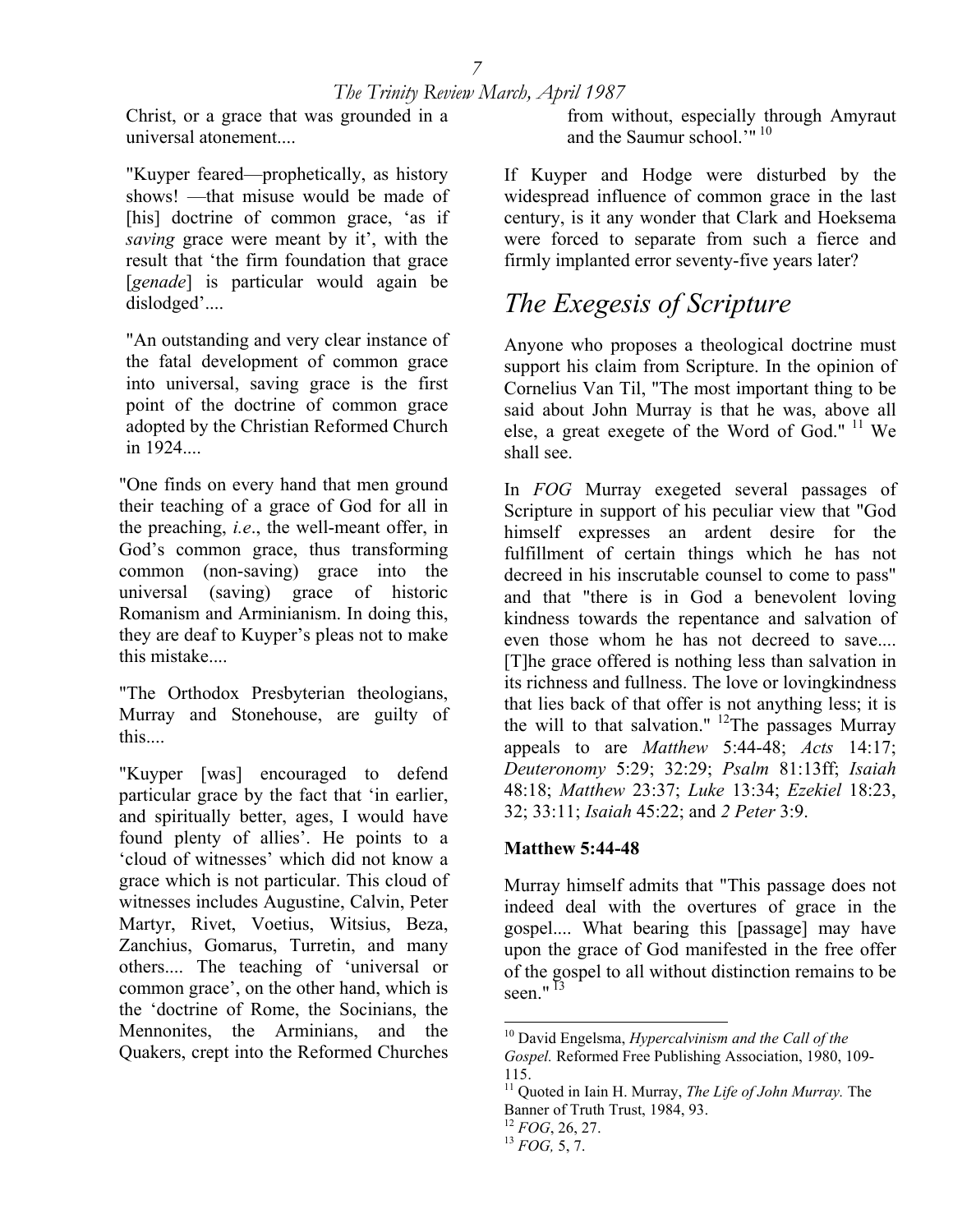Unfortunately the bearing of this passage upon the free offer of the Gospel is not made clear in *FOG*. At the end of their essay, Murray and Stonehouse do conclude, however, that "our provisional inference on the basis of *Matthew* 5:44-48 is borne out by the other passages. The full and free offer of the gospel is a grace bestowed upon all.... The grace offered is nothing less than salvation in its richness and fullness. The love or lovingkindness that lies back of that offer is not anything less; it is the will to that salvation  $" 14"$ 

This sort of exegesis, as we shall see shortly, rests upon a most peculiar hermeneutical principle: Passages of Scripture which do not support common saving grace demonstrate common saving grace in a passage that, by the exegete's own admission, does not deal with saving grace. Perhaps this is an example of the sort of non-deducible "analogical truth" that Van Til has praised and recommended. But let us proceed to those other passages on which Murray and Stone house rest their case.

#### **2 Peter 3:9**

The Lord is not slack concerning his promise, as some count slackness, but is longsuffering toward us, not willing that any should perish but that all should come to repentance.

Let us compare Murray's exegesis of this verse with Francis Turretin's, John Owen's, John Gill's, and Gordon Clark's:

Murray:

<span id="page-7-0"></span>"God does not wish that any men should perish. His wish is rather that all should enter upon life eternal by coming to repentance. The language in this part of the verse is so absolute that it is highly unnatural to envisage Peter as meaning merely that God does not wish that any believers should perish.... The language of the clauses, then, most naturally refers to

mankind as a whole.... It does not view men either as elect or as reprobate." <sup>15</sup>

#### Turretin:

"The will of God here spoken of 'should not be extended further than to the elect and believers, for whose sake God puts off the consummation of ages, until their number shall be completed.' This is evident from 'the pronoun *us* which precedes, with sufficient clearness designating the elect and believers, as elsewhere more than once, and to explain which he adds, not willing that any, that is, of us, should perish.'"[16](#page-7-2) 

Owen:

"'The will of God,' say some, 'for the salvation of *all*, is here set down both *negatively*, that he would not have any perish, and *positively*, that he would have all come to repentance....' Many words need not be spent in answer to this objection, wrested from the misunderstanding and palpable corrupting of the sense of the words of the apostle. That indefinite and general expressions are to be interpreted in an answerable proportion to the things whereof they are affirmed, is a rule in the opening of the Scripture.... Will not common sense teach us that *us* is to be repeated in both the following clauses, to make them up complete and full,—namely, 'Not willing that any of *us* should perish, but that all of *us* should come to repentance'? ... Now, truly, to argue that because God would have none of those to perish, but all of them to come to repentance, therefore he hath the same will and mind towards all and every one in the world (even those to whom he never makes known his will, nor ever calls to repentance, if they never once hear of his way of salvation), comes not

<span id="page-7-1"></span> $15 FOG. 24.$ 

<span id="page-7-2"></span><sup>&</sup>lt;sup>16</sup> Francis Turretin, *Institutio Theologiae Elencticae*, as quoted by David Engelsma, *Hypercalvinism*, 96.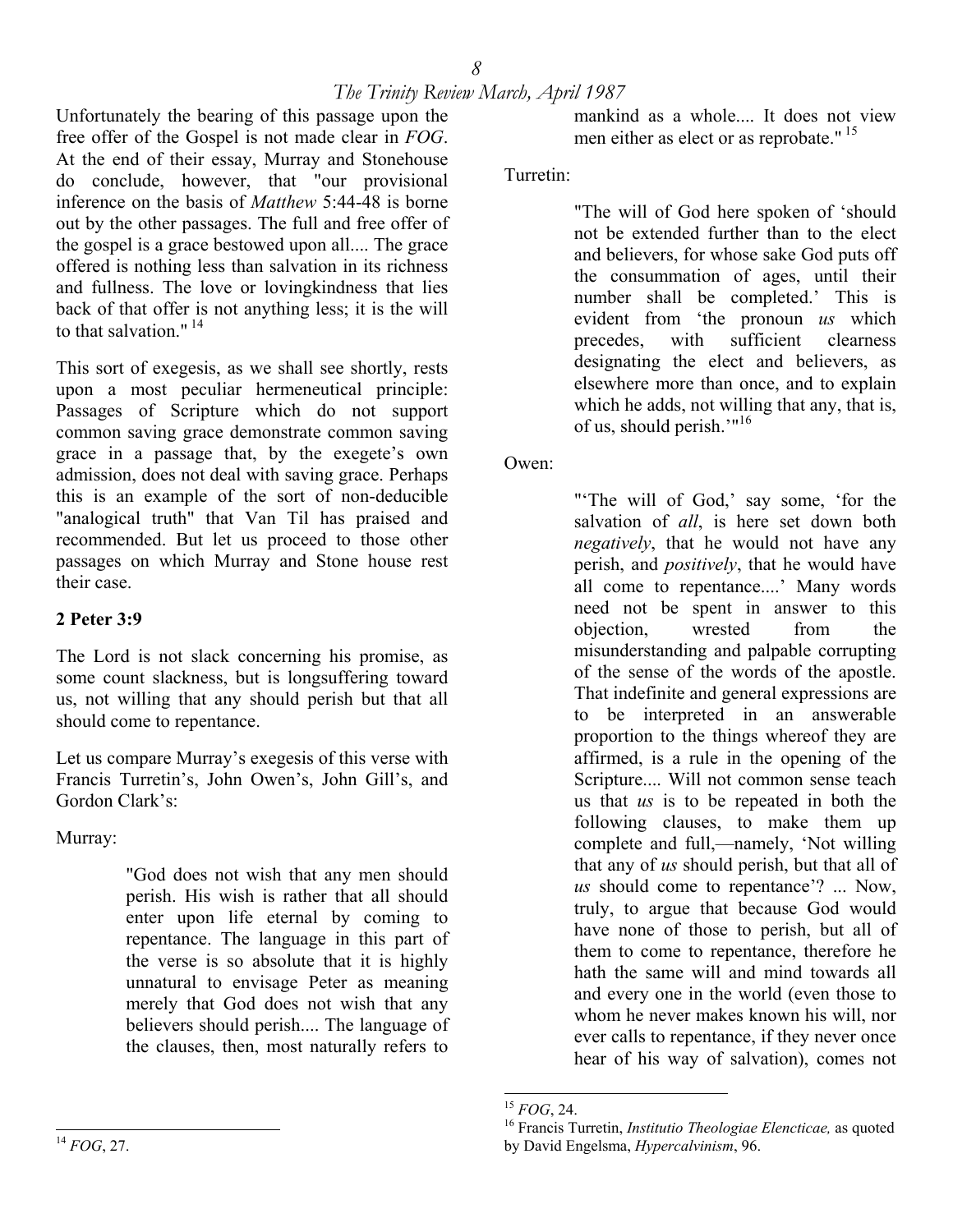much short of extreme madness and folly ... I shall not need add any thing concerning the contradictions and inextricable difficulties wherewith the opposite interpretation is accompanied.... The text is clear, that it is all and only the elect whom he would not have to perish." [17](#page-8-0) 

#### Gill:

"It is not true that God is not willing any one individual of the human race should perish, since he has *made* and appointed *the wicked for the day* of evil, even *ungodly men,* who are *fore-ordained to this condemnation,* such as are *vessels of wrath fitted for destruction;* yea, there are some to whom *God sends strong delusions, that they may believe a lie, that they all might be damned....* Nor is it his will that all men, in this large sense, should come to repentance, since he withholds from many both the means and grace of repentance...." [18](#page-8-1) 

#### Clark:

"Arminians have used the verse in defense of their theory of universal atonement. They believe that God willed to save every human being without exception and that something beyond his control happened so as to defeat his eternal purpose. The doctrine of universal redemption is not only refuted by Scripture generally, but the passage in question makes nonsense on such a view.... Peter is telling us that Christ's return awaits the repentance of certain people. Now, if Christ's return awaited the repentance of every individual without exception, Christ would never return. This is no new interpretation. The *Similitudes* viii, xi,1, in the *Shepherd of Hermas* (c. A.D. 130-150), ... says, 'But the Lord, being long-suffering, wishes

[*thelei*] those who were called [*ten klesin ten genomenen*] through his Son to be saved.' ... It is the called or elect whom God wills to save."<sup>19</sup>

Murray's interpretation of *2 Peter* 3:9 conflicts with the rest of Scripture. He arrogantly refuses to let his understanding of the passage be governed by the principle that all the parts of Scripture agree with one another. He implicitly denies, as the *Confession* that he professed to believe asserts, that one of the marks of Scripture is the "consent of all the parts."

#### **Ezekiel 18:23, 32; 33:11**

"Do I have any pleasure at all that the wicked should die," says the Lord God, "and not that he should turn from his ways and live? ... For I have no pleasure in the death of one who dies," says the Lord God. "Therefore turn and live! ... I have no pleasure in the death of the wicked, but that the wicked turn from this way and live. Turn, turn from your evil ways! For why should you die, O house of Israel?"

Murray:

"It does not appear to us in the least justifiable to limit the reference of these passages to any one class of wicked persons.... It is absolutely and universally true that God does not delight in or desire the death of a wicked person ... This ['turn ye, turn ye from your evil ways'] is a command that applies to all men without any discrimination or exception. It expresses therefore the will of God to repentance.... God does not will that any should die....There is the delight or pleasure or desire that it should come to be, even if the actual occurrence should never take place.... In terms of his decretive will it must be said that God absolutely decrees the eternal death of some wicked and, in that sense, is absolutely pleased so to decree. But in the text it is the will of God's

<span id="page-8-0"></span> $17$  John Owen, 348-349.

<span id="page-8-1"></span><sup>&</sup>lt;sup>18</sup> John Gill, *The Cause of God and Truth*. Baker Book House, 1980, 62-63.

<span id="page-8-2"></span><sup>19</sup> Gordon H. Clark, *I & II Peter.* Presbyterian and Reformed Publishing Co., 1980, 71.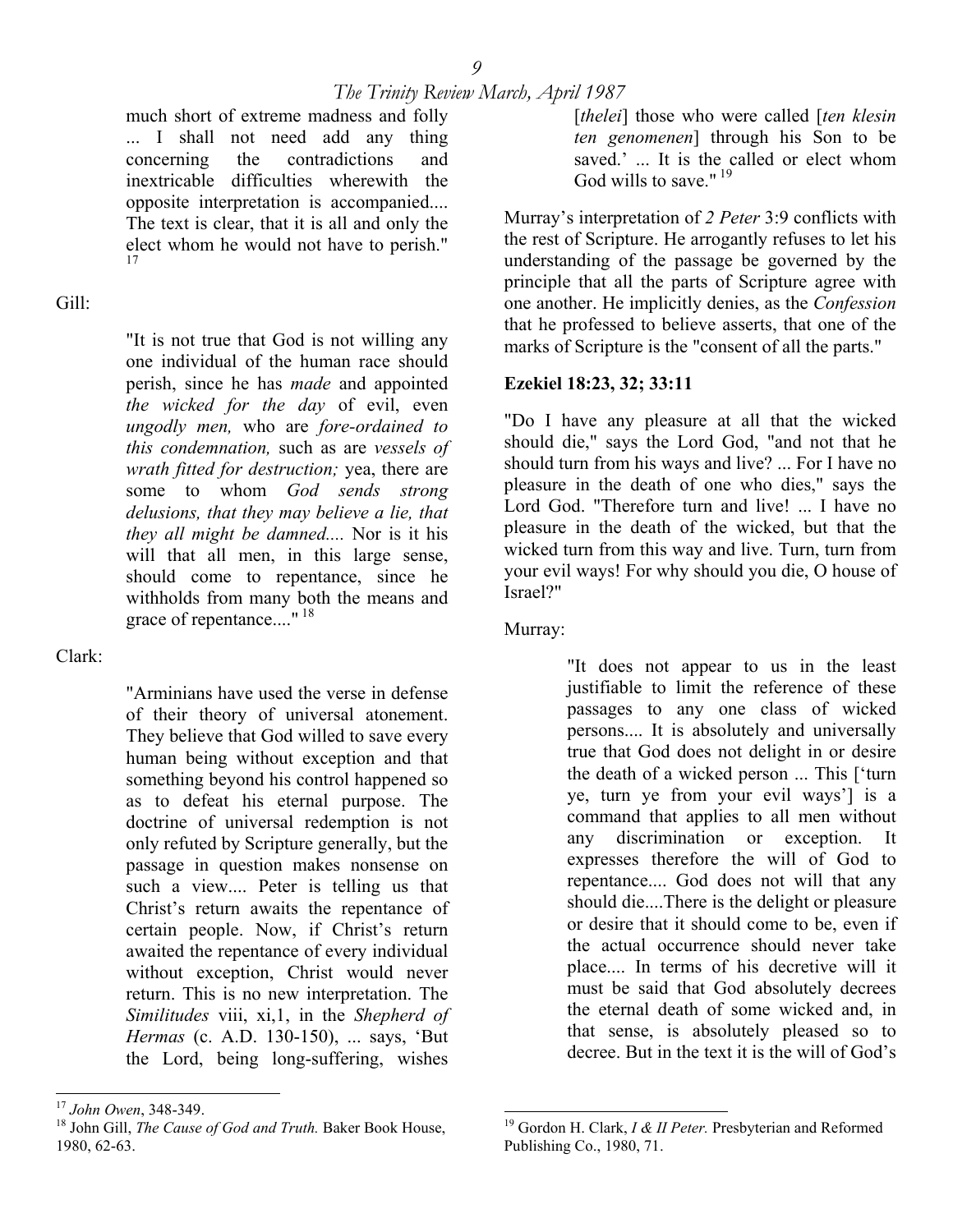benevolence ... that is stated, not the will of God's decree..."  $^{120}$ 

#### Calvin:

"If it is equally in God's power to convert men as well as to create them, it follows that the reprobate are not converted, because God does not wish their conversion; for if he wished it he could do it: and hence it appears that he does not wish it." $^{21}$ 

#### Turretin:

"Although God declares that he 'does not will the death of the wicked, but that he turn from his way and live,' it does not follow that he has willed and planned from eternity the conversion and life of everyone, [even] subject to any condition, for ... it is certain that this refers to God's will as commanding, not to the will of his good pleasure...." [22](#page-9-2) 

Gill:

"The expostulation, *Why will ye die*? is not made with all men; nor can it be proved that it was made with an who were not eventually saved, but with *the house of Israel,* who were called the children and people of God; and therefore cannot disprove any act of preterition passing on others, nor be an impeachment of the truth and sincerity of God. Besides, the death expostulated about is not an eternal, but a temporal one, or what concerned their temporal affairs, and civil condition, and circumstances of life...." [23](#page-9-3) 

Clark:

"*Ezekiel* 18 presents several difficulties. Verses2, 4, and 20 could in isolation be taken as contradictory of *Romans* 5:12- 21.... Another difficulty, one that occurs in several books of the Bible, including *Romans* 2:10, 14, 25, occurs in *Ezekiel* 18:19, 21, 22, 27, 28, 31. These verses, in both books, sound as if some men could merit God's justification on the basis of their own works of righteousness. But the context in *Romans* and *Galatians* and elsewhere teaches justification by faith alone. Now, if these contexts so completely alter the superficial meaning of the verses in question, one must be prepared to alter the Arminian interpretation of verses 23 and 32.... Therefore the contiguous verses in *Ezekiel*, the context of the book as a whole, and the references in the New Testament indicate that God has no pleasure in the death of Israel....*Ezekiel* 33 contains similar statements, which must be given the same interpretation." [24](#page-9-4) 

If the Complainants were correct in thinking that Clark was heretical for *attempting* to apply logic to Scripture, Calvin and Turretin must be heretics as well. Calvin's argument makes a very neat syllogism: All that God wishes he does; God does not convert the reprobate; therefore, God wishes not to convert the reprobate.

A further comment needs to be made. In their exegesis of this passage and several others, Murray and Stonehouse violate one of the laws of logic repeatedly by making inferences from imperative sentences. Luther condemned such elementary blunders with these words: "By the words of the law man is admonished and taught, not what he can do, but what he ought to do. How is it that you theologians are twice as stupid as schoolboys, in that as soon as you get hold of a single imperative verb you infer an indicative meaning...?"<sup>25</sup>

 $\overline{\phantom{a}}$ 

<span id="page-9-0"></span> $20$  FOG, 14-19.

<span id="page-9-1"></span><sup>&</sup>lt;sup>21</sup> John Calvin, *Commentary on Ezekiel*. Baker Book House, 1979, 248.

<span id="page-9-2"></span><sup>22</sup> Francis Turretin, *Institutio Theologiae Elencticae,* in *Reformed Dogmatics,* John W. Beardslee, ed. Baker Book House, 1977, 437.

<span id="page-9-3"></span><sup>23</sup> John Gill, *The Cause of God and Truth,* 24.

<span id="page-9-4"></span><sup>24</sup> Gordon H. Clark, *Predestination in the Old Testament.*

Presbyterian and Reformed Publishing Co., 1978, 41-42. 25 Martin Luther, *The Bondage of the Will.* James Clarke and

<span id="page-9-5"></span>Company, 1957, 151.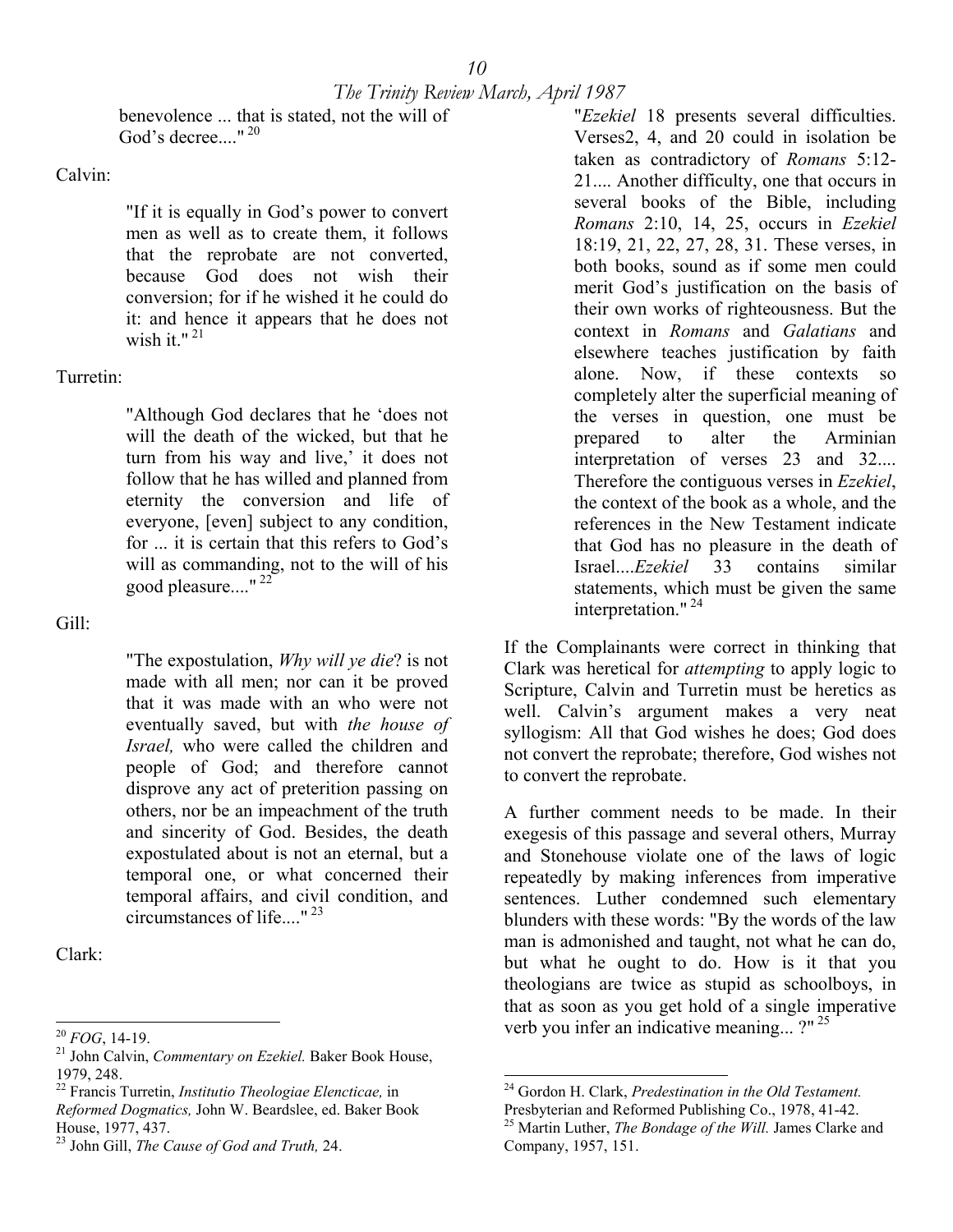#### **Deuteronomy 5:29; 32:29; Psalm 81:13; Isaiah 48:18**

"Oh, that they had such a heart in them that they would fear me and always keep all my commandments, that it might be well with them and with their children forever....Oh, that they were wise, that they understood this, that they would consider their latter end! ... Oh, that my people would listen to me, that Israel would walk in my ways! ...Oh, that you had heeded my commandments!"

#### Murray:

"[H]ere we have the expression of [God's] earnest desire or wish or will that the people of Israel were of a heart to fear him and keep all his commandments always.... [T]herefore we have an instance of desire on the part of God for the fulfillment of that which he had not decreed, in other words, a will on the part of God to that which he had not decretively willed."<sup>26</sup>

Gill:

"[T]hese words do not express God's desire of their[Israel's] eternal salvation, but only of their temporal good and welfare  $\frac{1}{27}$   $\frac{127}{27}$ 

#### Owen:

"[I]n all these expostulations there is no mention of any ransom given or atonement made for them that perish... but they are all about temporal mercies, with the outward means of grace.... [T]here are no such expostulations here expressed, nor can any be found holding out the purposes and intention of God in Christ towards them that perish. Secondly, ... all these places urged ... are spoken to and of those that enjoyed the means of grace, who ... were a very small portion of all men; so that from what is said to them nothing can be concluded of the mind and purpose of God

towards all others.... Fifthly, that desires and wishing should properly be ascribed unto God is exceedingly opposite to his all-sufficiency and the perfection of his nature; they are no more in him than he hath eyes, ears, and hands."<sup>28</sup>

This last comment of Owen's points up the defective view of God held by Murray and Stonehouse. Some people are confused by the anthropomorphisms in Scripture: They think that God actually has hands, arms, eyes, and wings. Others, like Murray and Stonehouse, are confused by the anthropopathisms of Scripture: They think that God actually has emotions and passions, which he suffers. In fact, half of *FOG* is given over to attempting to prove not only that God has desires, but that he has unfulfilled desires, desires that he knows will never be fulfilled. God, according to Murray and Stonehouse, is a pathetic victim of unrequited love. This is not the sort of God described in chapter 2 of the *Westminster Confession of Faith*.

#### **Matthew 23:37; Luke 13:34**

"O, Jerusalem, Jerusalem, the one who kills the prophets and stones those who are sent to her! How often I wanted to gather your children together, as a hen gathers her chicks under her wings, but you were not willing."

#### Murray:

"In this passage there should be no dispute ...[W]e have the most emphatic declaration on the part of Christ of his having yearned for the conversion and salvation of the people of Jerusalem."<sup>29</sup>

Calvin:

"By these words, Christ shows more clearly what good reason he had for indignation, that *Jerusalem*, which God had chosen to be his sacred ... abode, not only had shown itself to be unworthy of so great an honour, but ...had long been

<span id="page-10-0"></span> $^{26}$  FOG, 8-9.

<span id="page-10-1"></span><sup>&</sup>lt;sup>27</sup> John Gill, *The Cause of God and Truth*, 5. <sup>29</sup>  $FGG$ , 10-11.

<span id="page-10-2"></span><sup>&</sup>lt;sup>28</sup> John Owen, *Hypercalvinism*, 400-401.

<span id="page-10-3"></span>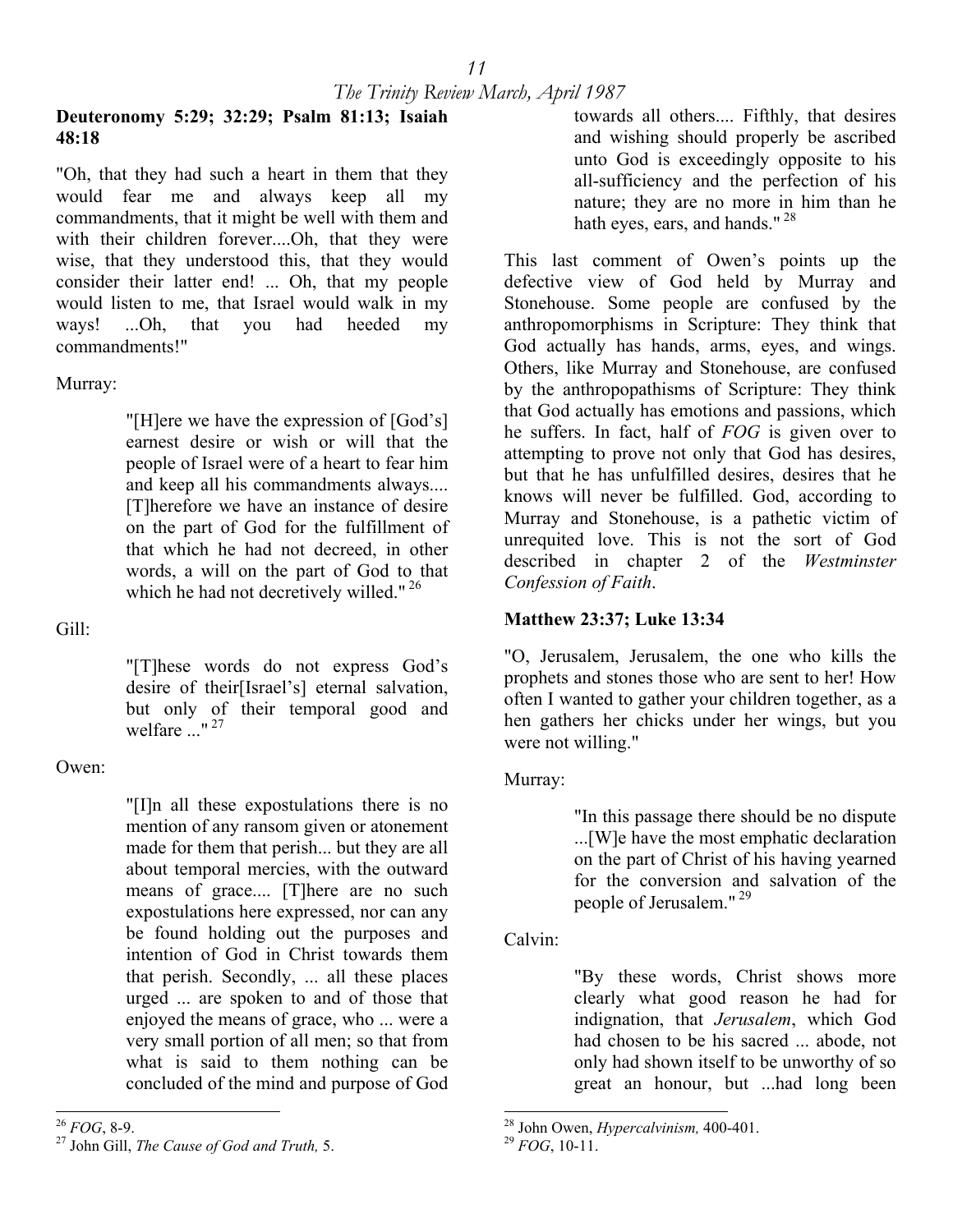accustomed to suck the blood of the prophets. Christ therefore utters a pathetic exclamation at a sight so monstrous ... Christ does not reproach them with merely one or another murder, but says that this custom was ...deeply rooted.... This is expressive of indignation rather than compassion." 30

Gill:

"That the *gathering* here spoken of does not design a gathering of the Jews to Christ internally, by the Spirit and grace of God; but a gathering of them to him internally [externally?], by and under the ministry of the word, to hear him preach.... [I]n order to set aside and overthrow the doctrines of election, reprobation, and particular redemption, it should be proved that Christ, as God, would have gathered, not Jerusalem and the inhabitants thereof only, but all mankind, even such as are not eventually saved, and that in a spiritual saving way and manner to himself, of which there is not the least intimation in this text. $1^{131}$  $1^{131}$  $1^{131}$ 

#### **Acts 14:17**

Murray:

"This text does not express as much as those considered already [*Matthew* 5:44- 48]." [32](#page-11-2) 

Since, by Murray's own admission, *Matthew* 5:44- 48"does not indeed deal with the overtures of grace in the gospel," need we say more? Only this: Murray's principal principle of hermeneutics seems to be the ten leaky buckets theory. That theory holds that while a passage may not be relevant to a certain doctrine, by putting several such irrelevant passages

together, the doctrine is established. This principle doesn't hold water, and Murray leaks.

#### **Isaiah 45:22**

Look to me, and be saved, all you ends of the Earth!

Murray:

"This text expresses then the will of God in the matter of the call, invitation, appeal, and command of the gospel, namely, the will that all should turn to him and be saved. What God wills in this sense he is certainly pleased to will. If it is his pleasure to will that all repent and be saved, it is surely his pleasure that all repent and be saved.... [H]e declares unequivocally that it is his will and, impliedly, his pleasure that all turn and be saved." $33$ 

It must be expected that those who despise logic should make silly blunders like that above. Notice the word *impliedly*. Murray is obviously making a logical inference. But is the inference valid? His argument is this: Since God has commanded all men to repent, he has willed that all men should repent. It simply does not follow. The whole is a logical fallacy. Perhaps the reader will see this better if we apply it to Abraham: If God commands Abraham to kill Isaac, then it is God's pleasure that Isaac be killed. Of course, it never was God's pleasure that Isaac be killed, as we are told. Murray again makes an invalid inference from an imperative verb. Dr. Murray should have scowled less and studied logic more.

In addition to avoiding logical blunders, theologians should strive to use precise language. Murray's exegesis relies on an ambiguity in the word *will. Will* can mean either *command* or *decree*. It is God's will (command) that murder not be committed, and it is his will (decree) that Jesus should be murdered. There is no contradiction in this statement once one sorts out the two meanings of the word *will* in Scripture. But Murray would have us believe that God wills and not wills

<span id="page-11-0"></span><sup>&</sup>lt;sup>30</sup> John Calvin, *Commentary*, volume 17, 105-106.

<span id="page-11-1"></span><sup>&</sup>lt;sup>31</sup> John Gill, *The Cause of God and Truth*, 29. Gill's exegesis of the verse is unsurpassed but too lengthy to quote here. He explains how commentators have seen both indignation and compassion in it. 32 *FOG,* 8.

<span id="page-11-2"></span>

<span id="page-11-3"></span> $\overline{\phantom{a}}$ <sup>33</sup> *FOG*, 20-21.